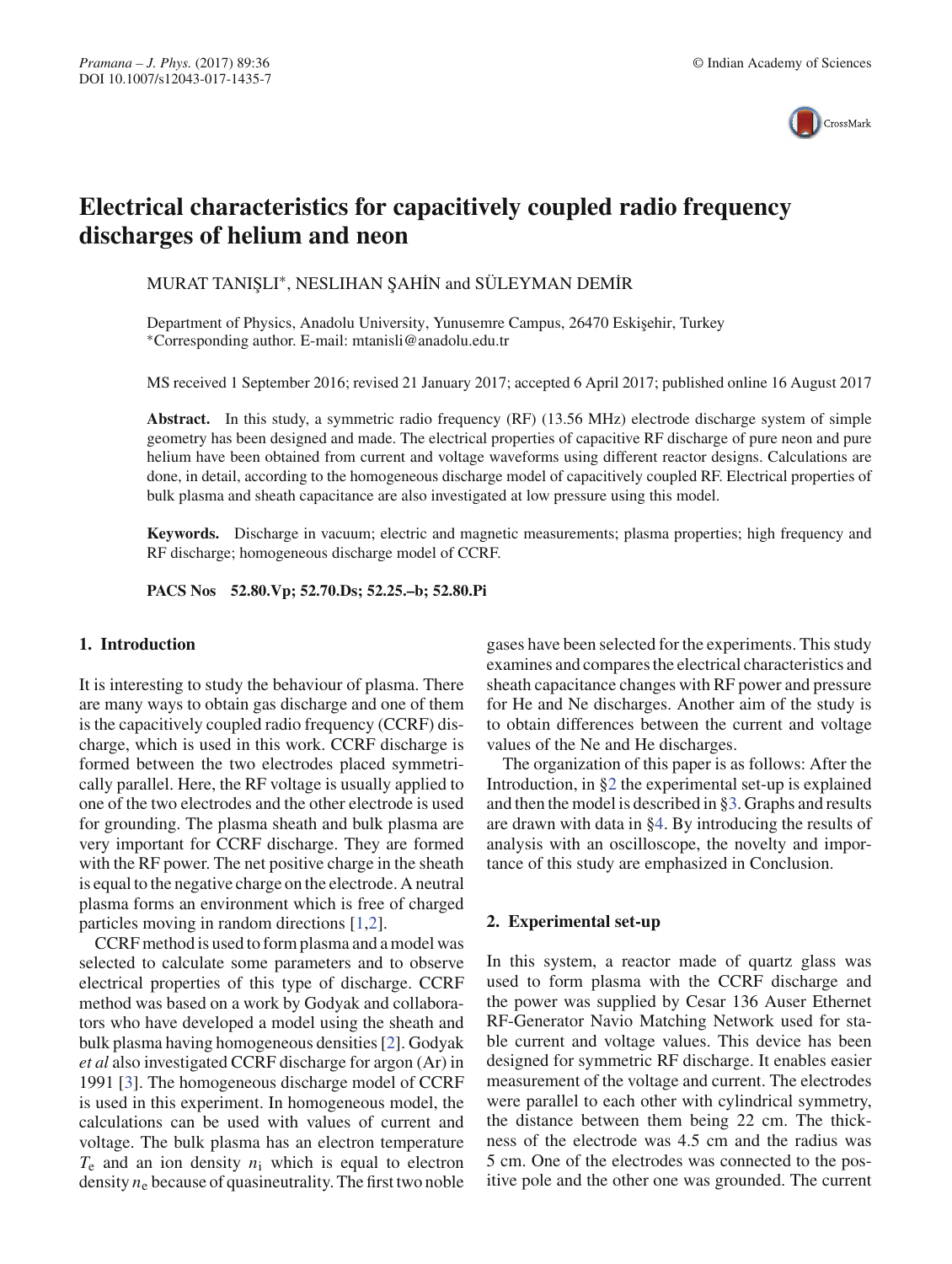

**Figure 1.** Schematic diagram of the experimental set-up of the capacitive discharge system.

and voltage of the plasma were measured with Tektronix P5100A voltage and Tektronix 6021A current probes connected via Tektronix 3052C oscilloscope. Plasma reactor was connected to Edwards' mechanical pump and the vacuum gauge controller (figure 1). The discharge system was kept constant. A vacuum pump provided low pressure. The electrical characteristics for different pressures were observed in terms of how they change. The current and voltage for two gases at different pressures were recorded at every 5 min for 30 min. The root mean square (RMS) voltages and currents were obtained from the oscilloscope. Accordingly, the graphics are drawn and the individual electrical properties for both Ne and He are analysed. Next, the results for the two plasmas have been compared with each other under similar circumstances.

# **3. Modelling and equations for this type of discharge**

Homogeneous discharge model of CCRF is selected for calculating current and voltage in this study. Equivalent circuit is shown in figure 2. The sheath capacitor  $(C_s)$ , the bulk plasma resistor  $(R_{bp})$  and the bulk plasma inductor  $(L_{bp})$  occur in the bulk plasma circuit. The parameters such as the electron plasma frequency  $(w_{pe})$ and the capacitance of the symmetric parallel electrodes  $(C_e)$  are used to calculate the inductance  $L_{bp}$  using the following equations [2,4,5]:

$$
w_{\rm pe}^2 = \frac{ne^2}{\epsilon_0 m} \tag{1}
$$

and

$$
L_{\rm bp} = \frac{1}{w_{\rm pe}^2 C_{\rm e}} = \frac{md}{A n_{\rm e} e^2}
$$
 (2)

where *e* is the charge of electron and  $\epsilon_0$  is the permittivity constant.  $A$ ,  $n_e$ ,  $m$  and  $d$  represent the surface area of the parallel plate, the electron density, the mass of the electron and gap between the electrodes, respectively. For this experiment, homogeneous discharge model of CCRF should be used at low pressure but the model can also be used at atmospheric pressure. This model has to be modified to use under low pressure. The bulk plasma inductance and sheath capacitance cause a resonance effect. The resonance improves the heating mechanism [6,7]. Nonlinear plasma series resonance (PSR) effect is also present while this discharge is used. Because of the PSR effect of the homogeneous discharge model of CCRF, the expected current is lower than RMS current [8,9].

The electron neutral collision frequency may be obtained using the following equation:

$$
v = n_{\rm e} d_{\rm col}^2 \sqrt{\left(\frac{8\pi k_{\rm B} T_{\rm e}}{m}\right)},\tag{3}
$$

where  $n_e$  is the population density of the electrons and  $d_{\text{col}}$  is the cross-section of the electron neutral collision [4]. Boltzmann constant  $k_B$  and electron temperature  $T_e$ [10] can be used to compute the electron neutral collision frequency. The resistance of the bulk plasma is defined as

$$
R_{\rm bp} = \frac{\nu L_{\rm bp}}{c_{\rm f}},\tag{4}
$$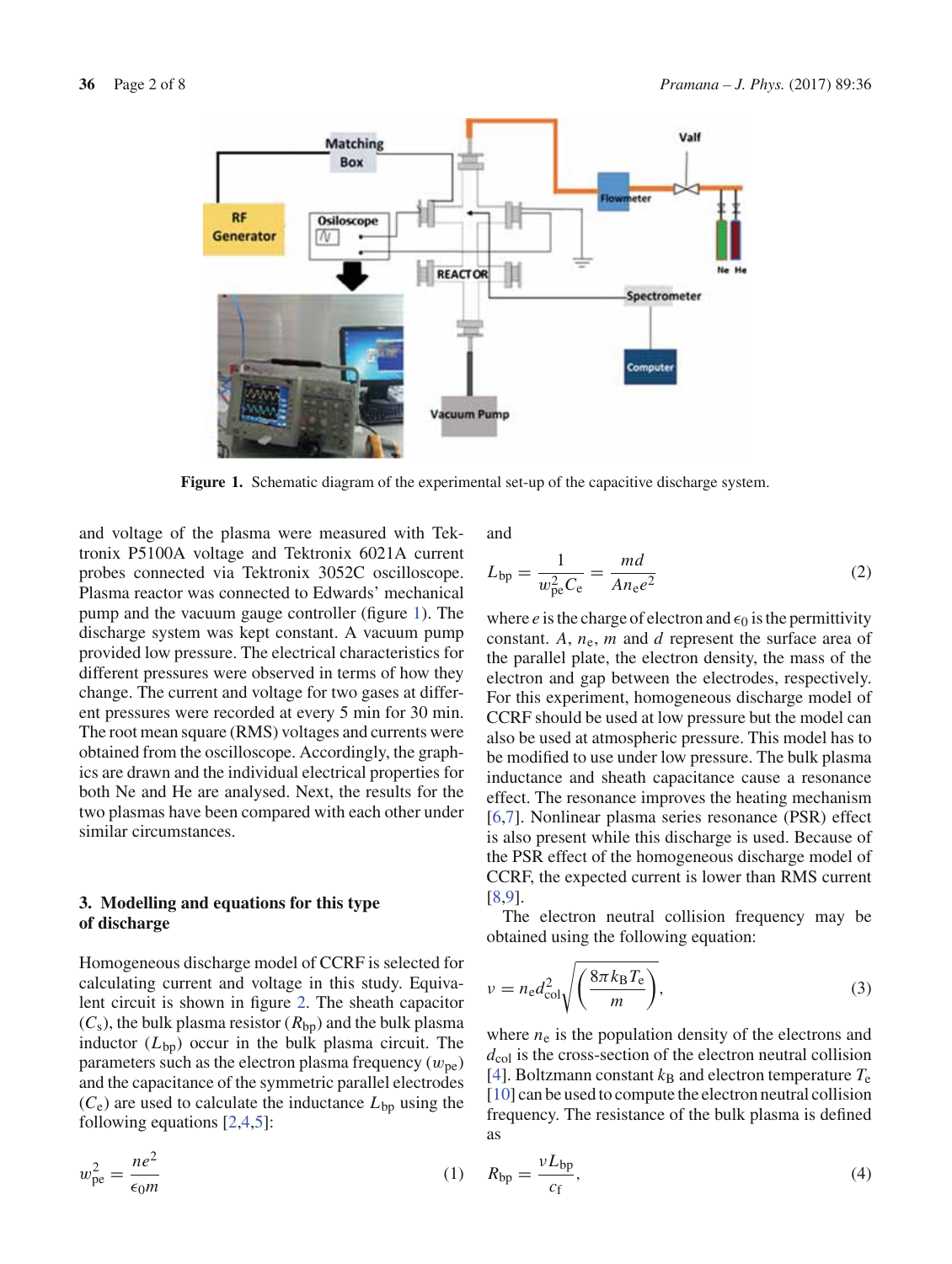

**Figure 2.** Equivalent circuit for the capacitively coupled RF discharge of the homogenous model.



**Figure 3.** Snapshots of oscilloscope display for (**a**) He and (**b**) Ne discharges.

where  $c_f$  is the correction factor.  $c_f$  is not used for the discharge at atmospheric pressure. PSR effect, the change of the electric field and electron drift velocity are related with the correction factor mentioned.

Li *et al* [5] have used the following equation for capacitively coupled plasma at atmospheric pressure:

$$
R_{\rm bp} = \nu L_{\rm bp}.\tag{5}
$$

For homogeneous discharge model, the sheath capacitance  $C_s$  can be calculated using the following equation:

$$
C_{\rm s} = \frac{I_{\rm rms}}{w V_{\rm RMS}},\tag{6}
$$

where  $w$  is the frequency of RF supply produced with  $2\pi$ . The dissipated power of plasma may be calculated using *V*RMS (RMS potential), *I*RMS (RMS current) and  $\varphi$  (phase difference) using the following equation:

$$
P = I_{\rm RMS} V_{\rm RMS} \cos \varphi. \tag{7}
$$

# **4. Results and discussion**

The values of voltage and current have been recorded from oscilloscope using the waveform graphs for all measurements. The examples of waveform snapshots are shown in figure 3. Data obtained from the experiment can be used to draw graphs of electrical properties for pure He and pure Ne plasmas. The voltage and current characteristics of the He and Ne discharges due to the RF power are presented in figures 4 and 5. RMS voltage and current increase with the rise of power as expected. It is pointed out that He discharge has lower RMS voltage than Ne discharge till 200 W RF power. For 200 W power, RMS voltage of He discharge is a little bigger than Ne discharge at 540 mTorr pressure (figure 4). As seen from the current characteristics, RMS current of Ne discharge is always greater than He discharge (figure 5).

When RF power is applied to the gases, the atoms of the gas gain energy from the RF electric field. When He gas and Ne gas at 0.05 l/min flow rate are used to generate Ne and He discharges, the pressures of He and Ne discharges are obtained as 540 mTorr and 900 mTorr in the capacitive coupled reactor, respectively. Therefore, Ne discharge causes more pressure with respect to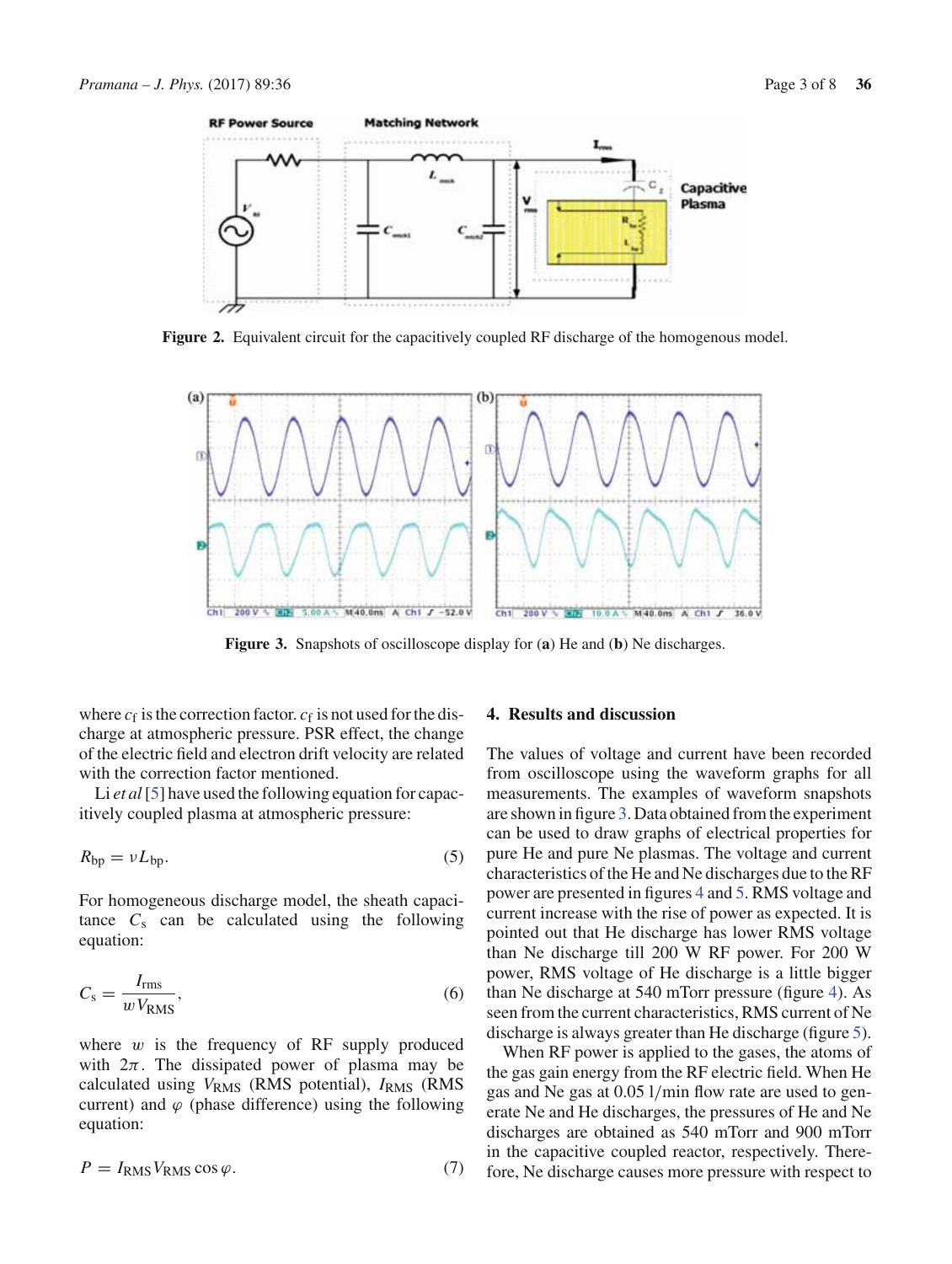

**Figure 4.** The change of RMS voltage for Ne and He discharges at 540 mTorr pressure.



**Figure 5.** The change of RMS current for Ne and He discharges at 540 mTorr pressure.

He discharge at the same volume flow rate. It has been shown that there is a good agreement with the universal gas law.

In figures 6 and 7, it can be seen that He discharge still has lower RMS voltage and RMS current values with respect to Ne discharge for the same volume flow rate.

Ne discharge produces 187.1 V at 100 W, 211.2 V at 160 W and 221.5 V at 200 W, then He discharge produces 151.7 V at 100 W, 191.3 V at 160 W and 216.9 V at 200 W RMS voltages at the same volume flow rate in figure 6. In addition to this, figure 7 shows 3.764 A at 100 W, 5.815 A at 160 W and 6.608 A at 200 W RMS currents for Ne discharge and 2.828 A, 3.857 A and 3.924 A RMS currents for He discharge at the same RF powers.

In this case, it is seen that when RF power is applied to He and Ne gases at the same volume flow rate (0.050 l/min), the pressures were obtained as 540 mTorr and 300 mTorr for He and Ne, respectively. We expected the same vacuum pressure to be added to each gas in the system. Different pressures affect the voltage and current characteristics of discharges. The voltage and current decrease with the increase of pressure and this experiment verifies this. The differences between the discharge and pressure are represented in figures 8 and 9. Ne discharge already has bigger voltage than He discharge, however, the pressure affects Ne discharge more than He discharge.

The RF power of 160 W was selected for the pressure– RMS voltage and the pressure–RMS current graphs. Due to the different volume flow rate, when the pressure increases, RMS voltage and current decrease.

At low pressure, collisions between particles are reduced. Hence, the drift velocity of the electrons is affected by the applied electric field. Since this affects plasma density,  $V_{RMS}$  and  $I_{RMS}$  become connected with pressure.

The sheath capacitance is related to RMS current and RMS current is related to the RF power. The sheath capacitances of Ne and He discharges with respect to RF power are presented in figure 10 (as predicted by eq. (6)).

It is known that the sheath capacitance is inversely proportional to the sheath resistance [11–13]. Sobolewski [12] reported that the sheath impedance is inversely proportional to the sheath capacitance. Hence, sheath impedance of Ne discharge is lower than that of He discharge and the low sheath impedance has some advantages for the high-frequency plasma deposition. Therefore, Ne discharge may be used for better and efficient deposition rather than He discharge. The sheath capacitances are calculated for RF powers as 100 W, 160 W and 200 W RF powers and the pressure as 540 mTorr, 750 mTorr and 900 mTorr. Sheath capacitance also was calculated for different pressures vs. RF power. The graphs are drawn using these values and all values are seen in table 1. Sheath capacitances are computed using eq. (6). In this context, two different graphs were obtained. The RMS current and voltage of Ne discharge are increased proportionally with each other by increasing RF power. In this case, the sheath capacitance of Ne discharge increases with increase in RF power. However, this situation is quite different for He discharge because of the RMS current and voltages. RMS voltage increases with higher rate due to RMS current values and this causes disproportional values of sheath capacitance. Rarely, the sheath capacitance of He discharge decreases with increasing RF power unlike the sheath capacitance of Ne discharge. It can be said that pressure is proportional to the sheath capacitance in general.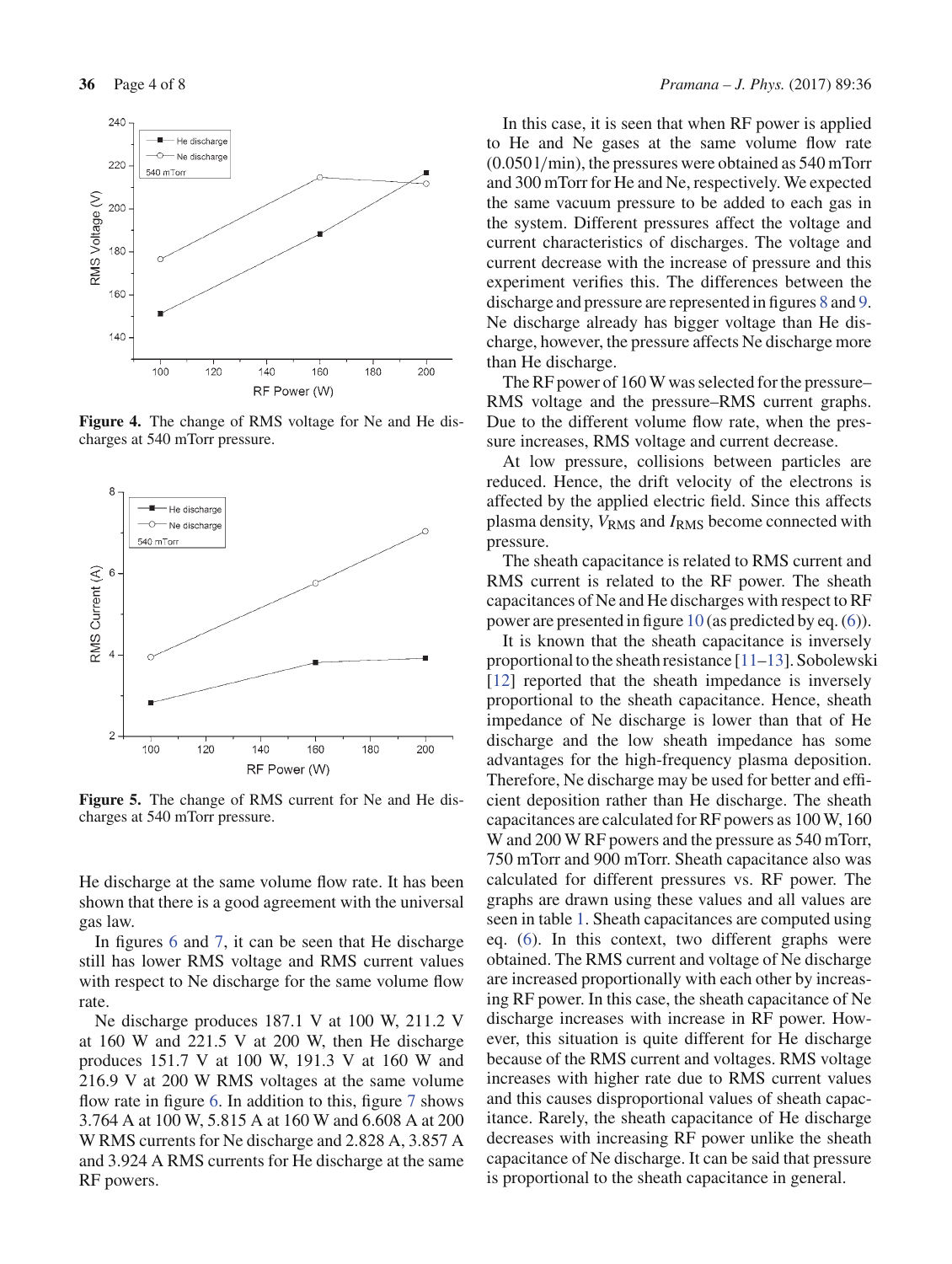

| Power (W) | RMS Voltage (V)                 |       |  |
|-----------|---------------------------------|-------|--|
|           | Helium discharge Neon discharge |       |  |
| 100       | 151.7                           | 187.1 |  |
| 160       | 191.3                           | 211.2 |  |
| 200       | 216.9                           | 221.5 |  |





| Helium discharge Neon discharge<br>100<br>2.828<br>3.764<br>160<br>3.857<br>5.815 | Power (W) | RMS Current (A) |       |  |
|-----------------------------------------------------------------------------------|-----------|-----------------|-------|--|
|                                                                                   |           |                 |       |  |
|                                                                                   |           |                 |       |  |
|                                                                                   |           |                 |       |  |
|                                                                                   | 200       | 3.924           | 6.608 |  |

250 - He discharge - Ne discharge ó 225 RMS Voltage (V) Pressure (mTorr) RMS Voltage (V) Helium discharge Neon discharge 200 540 191.3 220.3 750 184.3 210.2 900 176.9 188.3 175  $700$  $800$  $500$  $600$  $900$ 1000 Pressure (mTorr)

Figure 7. RMS current vs. RF power with the same volume flow rate.

**Figure 8.** The change of RMS voltage for Ne and He discharges vs. pressure.

In this study, the current and voltage values for both cases were also analysed (figure 11). It is obvious that the change of time remains stable for both discharges of Ne and He for the same pressure.

The plasma resistance can be given by the following equation [14]:

$$
R_{\rm p} = \frac{\text{Input power value}}{i_{\rm RMS}^2}.
$$
 (8)

Accordingly, it is seen from the calculations made here that the plasma resistance is inversely proportional to the RF power (figure 12).

Figure 13 represents typical  $V_{RMS}/I_{RMS}$  plots of He and Ne discharges at different powers. This gives an idea about the operating regime of the abnormal glow. As seen from the current and voltage values at 200 W, the electrodes become sufficiently hot and electrons are emitted by the cathode thermionically. Also,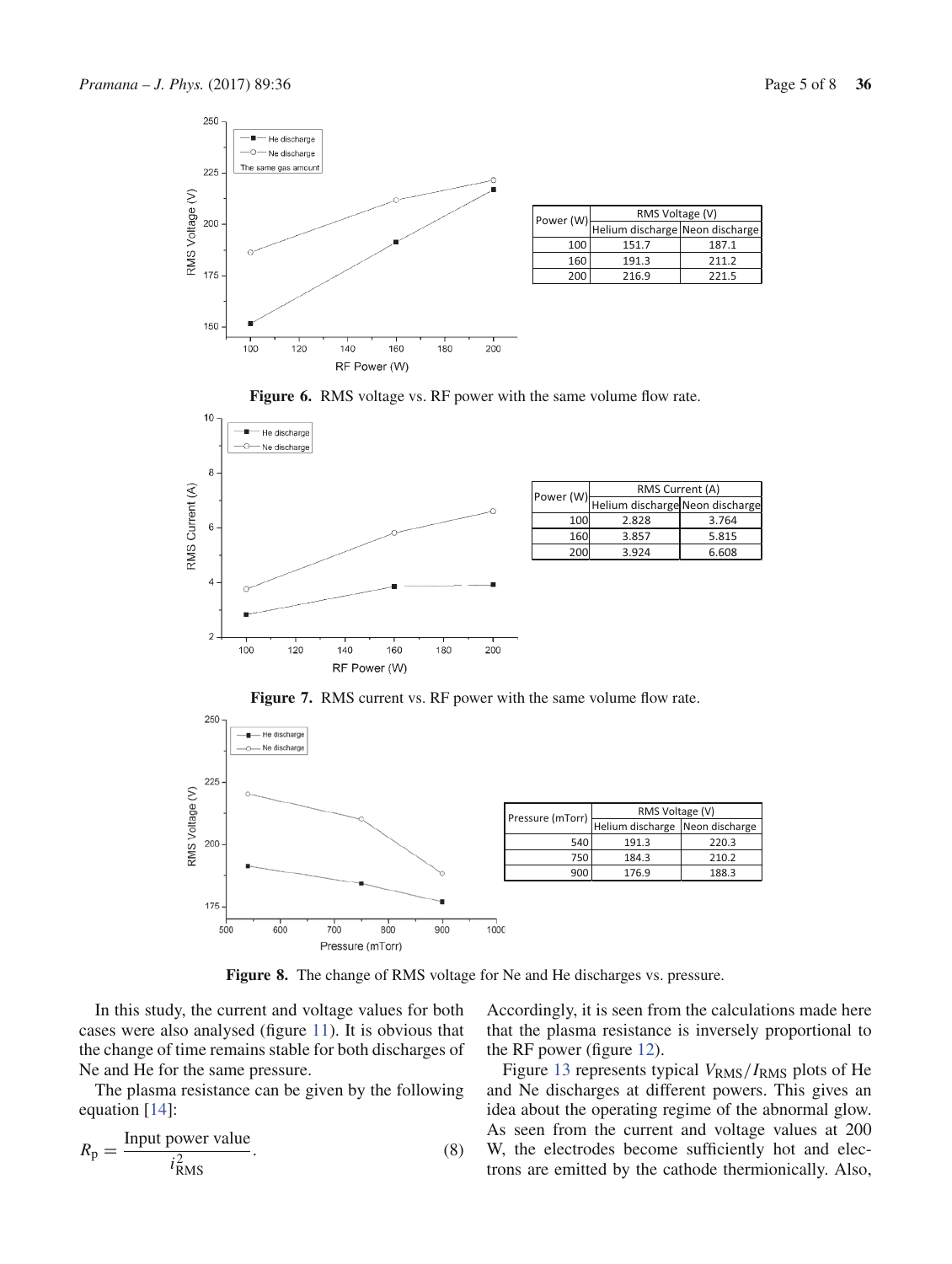

**Figure 9.** The change of RMS current for Ne and He discharges vs. pressure.



**Figure 10.** Sheath capacitance vs. RF power for all experiment pressures for (**a**) He and (**b**) Ne discharge.

| r = = = = = = = = |              |                         |                  |  |
|-------------------|--------------|-------------------------|------------------|--|
|                   | RF Power (W) | Sheath capacitance (pF) |                  |  |
| Pressure (mTorr)  |              | Neon discharge          | Helium discharge |  |
| 540               | 100          | 262.610                 | 219.530          |  |
|                   | 160          | 314.940                 | 237.670          |  |
|                   | 200          | 390.260                 | 212.340          |  |
| 750               | 100          | 202.679                 | 218.198          |  |
|                   | 160          | 307.573                 | 248.684          |  |
|                   | 200          | 443.645                 | 217.309          |  |
| 900               | 100          | 247.249                 | 204.696          |  |
|                   | 160          | 387.225                 | 164.531          |  |
|                   | 200          | 493.862                 | 187.633          |  |
|                   |              |                         |                  |  |

**Table 1.** Sheath capacitance values for Ne and He discharges vs. power and pressure.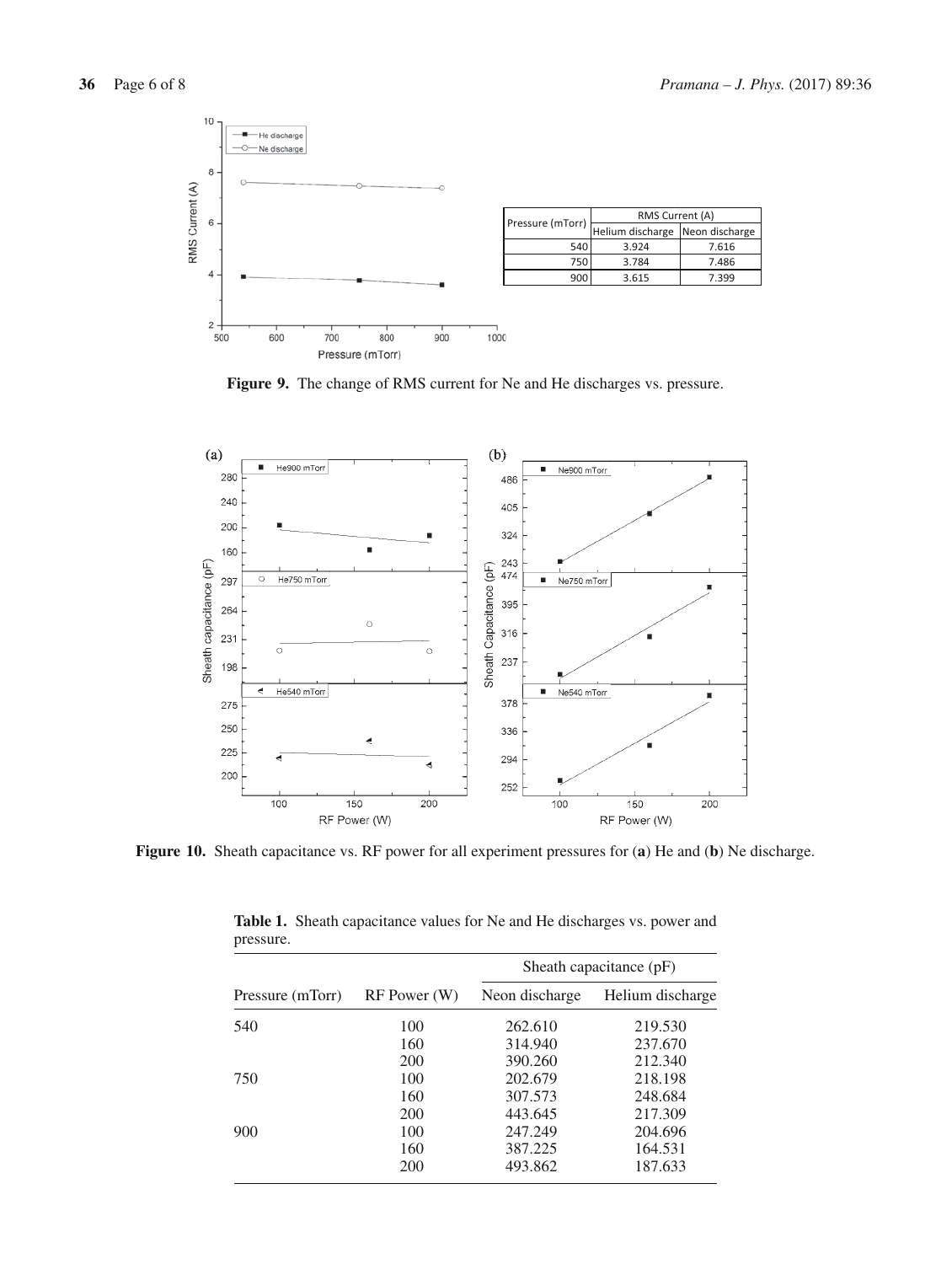

**Figure 11.** RMS currents and voltages vs. time for He and Ne at different powers and pressures.



**Figure 12.** Plasma resistances vs. RF powers under different pressures.

it may be said that  $V_{RMS}/I_{RMS}$  values for the previous state from the applied RF power as 100 W show that the discharge may make a transition back to Townsend regime.

### **5. Conclusion**

Modified homogeneous discharge model of CCRF was used for discharge at low pressure and calculations were done using the experimental results. It is seen that homogeneous discharge model of CCRF could be used at low pressure with modification. The electrical properties of He and Ne discharges were also investigated and presented with a comparison.

Voltage and current values of He discharge are smaller than that of Ne. Therefore, it may be said that Ne discharge is a better conductor than He discharge. Sheath capacitance of Ne discharge is larger than that of He discharge. Thus it may be said that the sheath resistance of Ne is lower than He. The sheath capacitance decreases with the increase of RF power, thus the sheath impedance also increases with the rise of RF power. However, the sheath capacitance of He discharge is almost stable despite the increase of RF power. As the electron temperature is inversely proportional to the